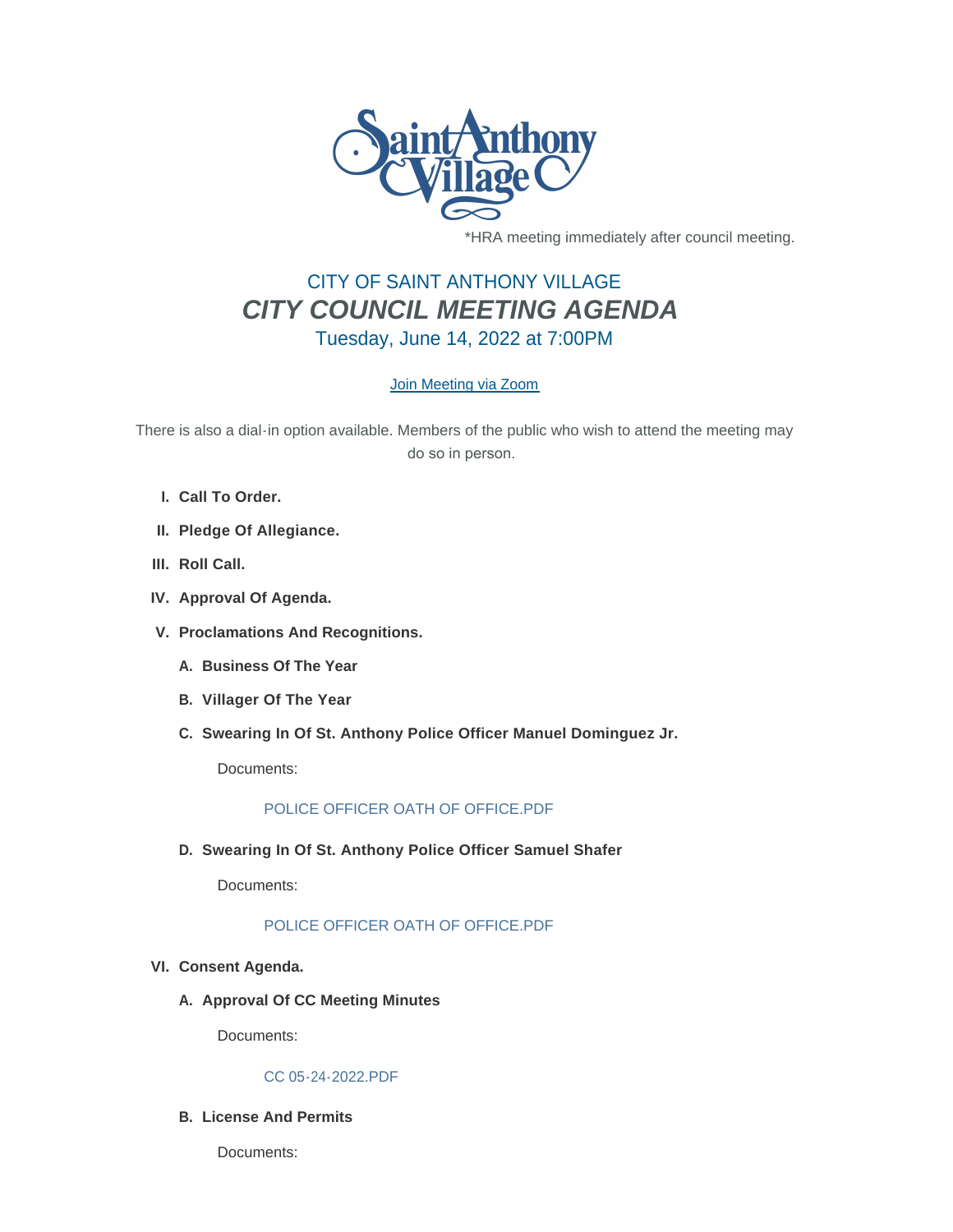#### [LICENSEANDPERMITS.PDF](http://www.savmn.com/AgendaCenter/ViewFile/Item/1047?fileID=7042)

**Claims C.**

Documents:

[6-15-22.PDF](http://www.savmn.com/AgendaCenter/ViewFile/Item/1046?fileID=7047)

**Resolution 22-050- Designating Polling Places For The 2022 Election Year D.**

Documents:

#### [COVER MEMO.PDF](http://www.savmn.com/AgendaCenter/ViewFile/Item/1057?fileID=7051) [RESOLUTION 22-050 DESIGNATING 2022 POLLING PLACES.PDF](http://www.savmn.com/AgendaCenter/ViewFile/Item/1057?fileID=7071)

- **Public Hearing. VII.**
- **Reports From Commission And Staff. VIII.**
- **General Business Of Council. IX.**
	- **Resolution 22-051- Approving Appointment And Appointing The Vice Chair To A. The Parks And Environmental Commission** Charlie Yunker, City Manager, presenting.

Documents:

#### [COVER MEMO.PDF](http://www.savmn.com/AgendaCenter/ViewFile/Item/1073?fileID=7057) [RESOLUTION 22-51.PDF](http://www.savmn.com/AgendaCenter/ViewFile/Item/1073?fileID=7058)

**Resolution 22-052- Approving The Memorandum Of Understanding Between The B. The City Of St. Anthony Village And The Metropolitan Council Of Environmental Services Relating To Ongoing Inflow And Infiltration Program** Justin Messner, City Engineer, presenting.

Documents:

[COVER MEMO.PDF](http://www.savmn.com/AgendaCenter/ViewFile/Item/1076?fileID=7053) [PRESENTATION.PDF](http://www.savmn.com/AgendaCenter/ViewFile/Item/1076?fileID=7054) [MOU.PDF](http://www.savmn.com/AgendaCenter/ViewFile/Item/1076?fileID=7055) [RESOLUTION 22-052.PDF](http://www.savmn.com/AgendaCenter/ViewFile/Item/1076?fileID=7069)

**Resolution- 22-053- Odering The Preparation Of Plans And Specifications And C. Ordering Advertisement For Bids For The Harding Stormwater Quality Improvements**

Justin Messner, City Engineer, presenting.

Documents:

[COVER MEMO.PDF](http://www.savmn.com/AgendaCenter/ViewFile/Item/1075?fileID=7063) [PRESENTATION.PDF](http://www.savmn.com/AgendaCenter/ViewFile/Item/1075?fileID=7064) [RESOLUTION 22-053.PDF](http://www.savmn.com/AgendaCenter/ViewFile/Item/1075?fileID=7070)

**Reports From City Manager And Council Members. X.**